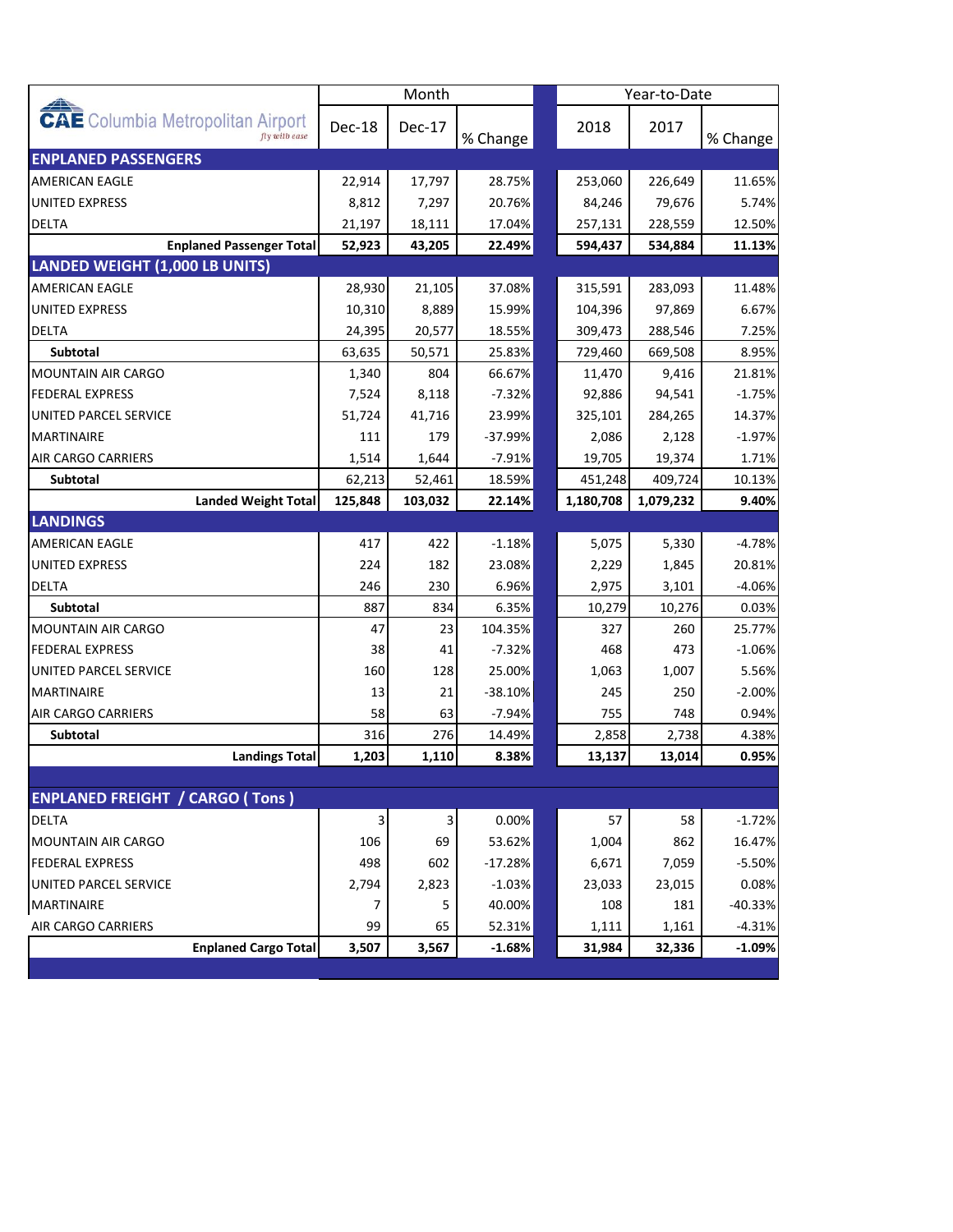## **MONTHLY ENPLANED PASSENGERS 2015 - 2018**



|      | Jan    | -eo    | iviar  |        | iviav  | Jun    |        | Aug    | N≏n    | υcτ    | <b>NO</b> | vec    | Grand Total |
|------|--------|--------|--------|--------|--------|--------|--------|--------|--------|--------|-----------|--------|-------------|
| 2015 | 36.802 | 36.231 | 44.464 | 48.899 | 51.377 | 48.369 | 50.406 | 48.591 | 45.138 | 45.515 | 45.712    | 44.882 | 546.386     |
| 2016 | 40.956 | 43.036 | 44.092 | 49.141 | 53.632 | 49.373 | 48.182 | 48.266 | 46.475 | 47.989 | 44.949    | 43.432 | 559.523     |
| 2017 | 38.447 | 38.075 | 46.478 | 42.428 | 45.961 | 43.993 | 48.071 | 47.163 | 42.462 | 50.427 | 48.174    | 43.205 | 534.884     |
| 2018 | 40.524 | 41.026 | 45.911 | 49.096 | 50.593 | 47.648 | 52.019 | 53.152 | 46.461 | 58.473 | 56.611    | 52.923 | 594,437     |



|      | Jar        | -eb        | Mar        | Anr        | Mav        | Jun        | Ju         | Aug        |            | Oct        | Nov        | Dec        | <b>Grand Total</b> |
|------|------------|------------|------------|------------|------------|------------|------------|------------|------------|------------|------------|------------|--------------------|
| 2015 | 9,768,000  | 9.370.000  | 9,988,000  | 10.788.000 | 9,930,000  | 10.126.000 | 10,880,000 | 9,892,000  | 10,286,000 | 10.234.000 | 9.100.000  | 14.564.000 | 124.926.000        |
| 2016 | 9,444,000  | ,388,000   | 11,164,000 | 10,856,000 | 10,304,000 | 11,174,000 | 10,234,000 | 11,874,000 | 11,408,000 | 10,482,000 | 11,320,000 | 14,782,000 | 132,430,000        |
| 2017 | 9,556,000  | 9.308.000  | 11,832,000 | 10.166.000 | 10.950.000 | 11.432.000 | 9.636.000  | 12,022,000 | 10,392,000 | 10.490.000 | 12.312.000 | 14,616,000 | 132,712,000        |
| 2018 | 10,286,000 | 10.200.000 | 11,624,000 | 10.056.000 | 11.802.000 | 11.422.000 | 9.728.000  | 12.482.000 | 10.298.000 | 11,382,000 | 11.880.000 | 15.510.000 | 136,670,000        |





|      | Jan    | Feb    | Ma     | Apr    | Mav    | Jun    | JU.    | Aue     | Sen     | Oct     | Nov     | Dec     | <b>Grand Total</b> |
|------|--------|--------|--------|--------|--------|--------|--------|---------|---------|---------|---------|---------|--------------------|
| 2015 | 76.081 | 71.755 | 79.034 | 87.409 | 87,187 | 85.418 | 93.617 | 87.441  | 85.175  | 84.411  | 80.810  | 108.230 | 1.026.568          |
| 2016 | 78,313 | 77,208 | 90,384 | 85,766 | 90,122 | 90,513 | 85,423 | 84,439  | 84,632  | 83,731  | 86,997  | 103,211 | 1,040,739          |
| 2017 | 81,256 | 77,272 | 89.481 | 83,124 | 90,604 | 92,166 | 93.405 | 96,308  | 86.497  | 91,597  | 92.490  | 103,032 | 1,077,232          |
| 2018 | 84.634 | 81.377 | 88.222 | 86.112 | 96,337 | 89,551 | 94.328 | 104.139 | 105.545 | 110.246 | 114.369 | 125.848 | 1,180,708          |

**MONTHLY TOTAL CARGO**